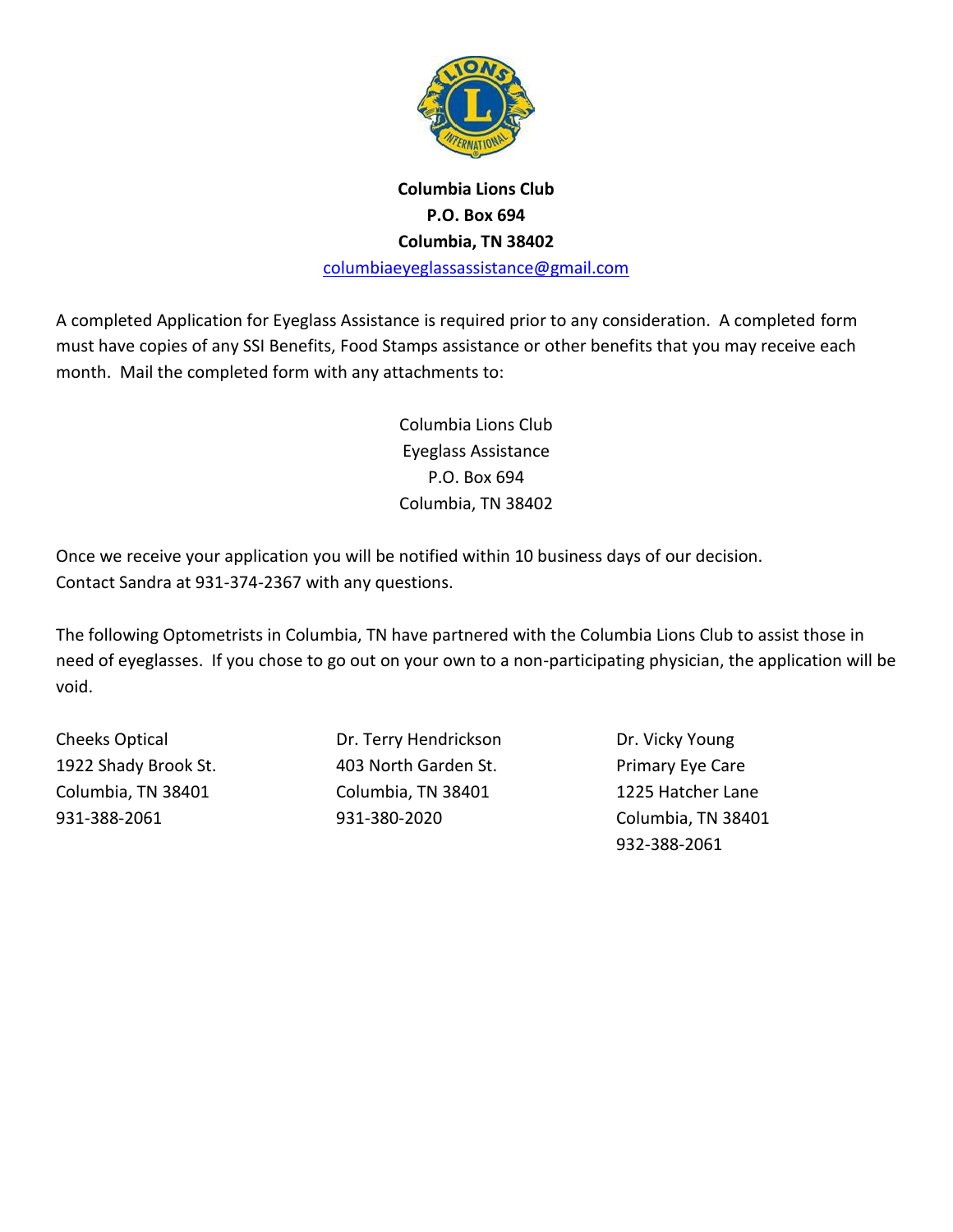

## We<br>Jerve Columbia Lions Club

Application for Eyeglass Assistance

| List all that are attending school /college_____________________Grade_________Teacher_________________________                                                                                                                                                                                                                                                                                                                                                                                                                                                                                                                                                                                                                                                                                                                                                                                                                                                                                           |                                    |                                    |  |
|----------------------------------------------------------------------------------------------------------------------------------------------------------------------------------------------------------------------------------------------------------------------------------------------------------------------------------------------------------------------------------------------------------------------------------------------------------------------------------------------------------------------------------------------------------------------------------------------------------------------------------------------------------------------------------------------------------------------------------------------------------------------------------------------------------------------------------------------------------------------------------------------------------------------------------------------------------------------------------------------------------|------------------------------------|------------------------------------|--|
|                                                                                                                                                                                                                                                                                                                                                                                                                                                                                                                                                                                                                                                                                                                                                                                                                                                                                                                                                                                                          |                                    |                                    |  |
|                                                                                                                                                                                                                                                                                                                                                                                                                                                                                                                                                                                                                                                                                                                                                                                                                                                                                                                                                                                                          |                                    |                                    |  |
|                                                                                                                                                                                                                                                                                                                                                                                                                                                                                                                                                                                                                                                                                                                                                                                                                                                                                                                                                                                                          |                                    |                                    |  |
| By signing this application I authorize the use of information on this application by the Columbia Lions Club and its members, committees, and affiliates for the<br>purpose of determining whether to help me with expenses for outpatient eye care. I hereby authorize the Columbia Lions Club and its members to check and verify any<br>of the information contained herein by contacting third parties as may be necessary. I understand that approval of this application is at the discretion of the Columbia<br>Lions Club and / or its Sight Services Committees, and that such approval is not guaranteed. I agree to indemnify and hold harmless Columbia Lions Club, its<br>members, committees, and affiliates, against any loss, damage, cost and expenses (including reasonable attorney's fees) arising from this application and any eye care,<br>eye examination, eye treatment, glasses or other goods, medical treatment or other services provided as a result of this application. |                                    |                                    |  |
|                                                                                                                                                                                                                                                                                                                                                                                                                                                                                                                                                                                                                                                                                                                                                                                                                                                                                                                                                                                                          |                                    |                                    |  |
| Please mail application to: Columbia Lions Club                                                                                                                                                                                                                                                                                                                                                                                                                                                                                                                                                                                                                                                                                                                                                                                                                                                                                                                                                          | P.O. Box 694<br>Columbia, TN 38402 | maurycountylionscolumbia@gmail.com |  |
| Net Income                                                                                                                                                                                                                                                                                                                                                                                                                                                                                                                                                                                                                                                                                                                                                                                                                                                                                                                                                                                               |                                    |                                    |  |
| Employment                                                                                                                                                                                                                                                                                                                                                                                                                                                                                                                                                                                                                                                                                                                                                                                                                                                                                                                                                                                               |                                    |                                    |  |
| Spouse Employment                                                                                                                                                                                                                                                                                                                                                                                                                                                                                                                                                                                                                                                                                                                                                                                                                                                                                                                                                                                        |                                    |                                    |  |